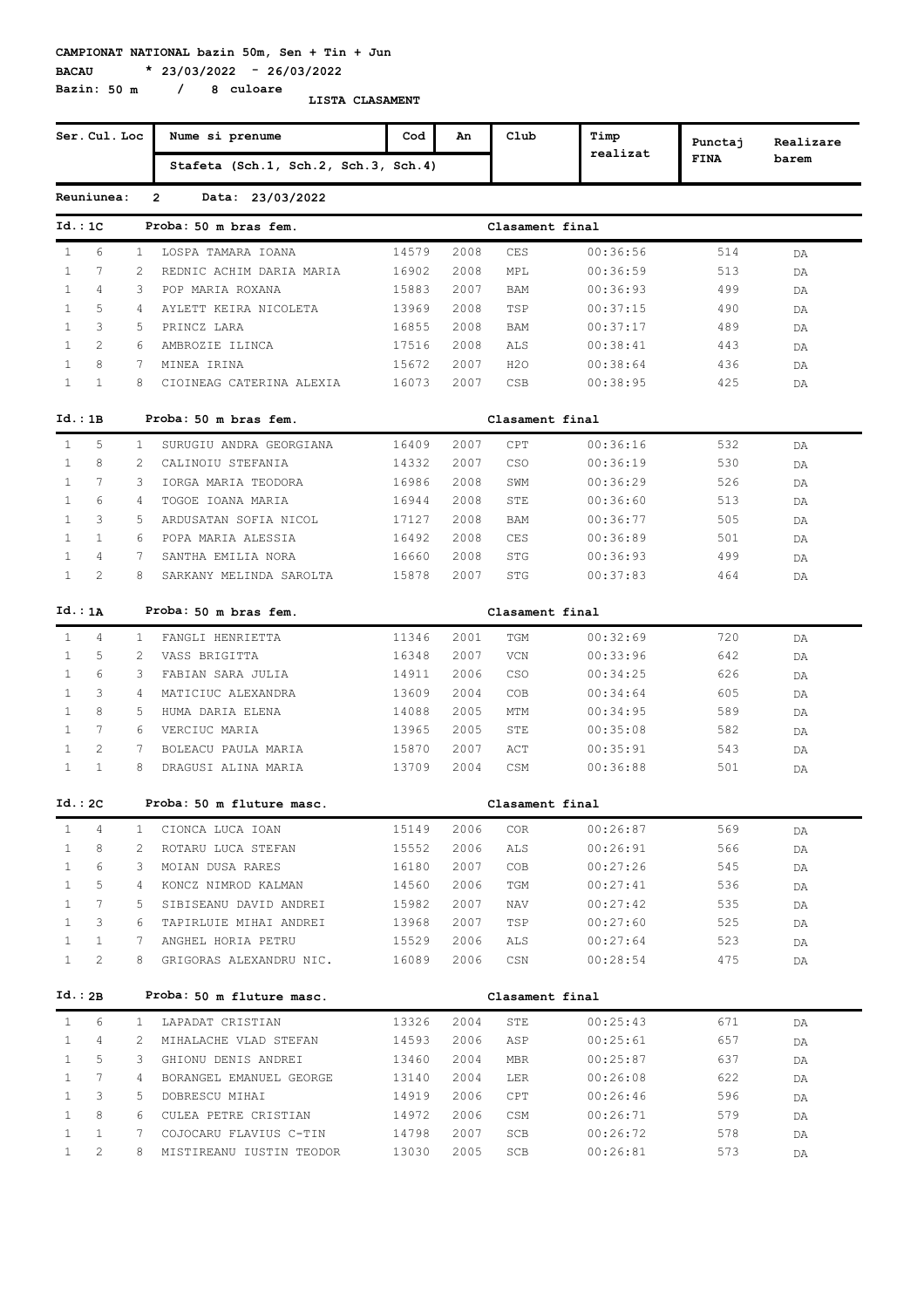| Id.: 2A                      |                       |                 | Proba: 50 m fluture masc.                   |                |              | Clasament final |                      |            |          |
|------------------------------|-----------------------|-----------------|---------------------------------------------|----------------|--------------|-----------------|----------------------|------------|----------|
| $\mathbf{1}$                 | $\overline{4}$        | $\mathbf{1}$    | UNGUR CATALIN PAUL                          | 7672           | 1994         | UCJ             | 00:24:55             | 746        | DA       |
| $\mathbf{1}$                 | 5                     | 2               | COSTROJ ANTONIO ANDREI                      | 10702          | 2002         | STE             | 00:24:57             | 744        | DA       |
| $\mathbf{1}$                 | 3                     | 3               | POPESCU DENIS LAUREAN                       | 12721          | 2003         | SRT             | 00:24:60             | 741        | DA       |
| $\mathbf{1}$                 | $7\overline{ }$       | 4               | ANGHEL ANDREI MIRCEA                        | 9723           | 1998         | CSM             | 00:25:03             | 704        | DA       |
| $\mathbf{1}$                 | 6                     | 5               | MARTIN DANIEL CRISTIAN                      | 12614          | 2000         | CSB             | 00:25:10             | 698        | DA       |
| $\mathbf{1}$                 | $\overline{2}$        | 6               | GHILE DRAGOS                                | 13264          | 2004         | STE             | 00:25:15             | 694        | DA       |
| $\mathbf{1}$                 | 8                     | 7               | ADAM TOMA                                   | 12865          | 2003         | SCB             | 00:25:73             | 648        | DA       |
| $\mathbf{1}$                 | $\mathbf{1}$          | 8               | MIHAI DAVID ANDREI                          | 14104          | 2005         | CSM             | 00:25:97             | 630        | DA       |
| $Id.:$ 3 $C$                 |                       |                 | Proba: 100 m spate fem.                     |                |              | Clasament final |                      |            |          |
|                              |                       |                 |                                             |                |              |                 |                      |            |          |
| $\mathbf{1}$                 | 5                     | $\mathbf{1}$    | STEFURA INGRID                              | 14803          | 2008         | SCB             | 01:11:03             | 529        | DA       |
| 1                            | $\overline{4}$        | 2               | BUTNARU ALEXANDRA MIHAELA                   | 12459          | 2007         | CPT             | 01:11:19             | 525        | DA       |
| $\mathbf{1}$                 | 6                     | 3               | FLORANESCU IONA ARIANA                      | 16793          | 2008         | SHD             | 01:11:20             | 525        | DA       |
| $\mathbf{1}$                 | 3                     | 4               | NICULAE TEODORA ANA MARIA                   | 15966          | 2007         | SS7             | 01:12:50             | 497        | DA       |
| $\mathbf{1}$                 | $\mathbf{1}$          | 5               | TOGOE IOANA MARIA                           | 16944          | 2008         | STE             | 01:13:34             | 480        | DA       |
| $\mathbf{1}$                 | 8                     | 6               | SAMUILA IRIS ALEXANDRA                      | 15249          | 2007         | <b>COR</b>      | 01:13:47             | 478        | DA       |
| $\mathbf{1}$                 | $7\phantom{.0}$       | 7               | CONSTANTINESCU ANA IRINA                    | 17059          | 2008         | <b>CSO</b>      | 01:14:16             | 464        | DA       |
| $\mathbf{1}$                 | $\mathbf{2}$          | 8               | ZAVOIANU MAYA MARIA                         | 16495          | 2008         | CPT             | 01:14:45             | 459        | DA       |
| Id.:3B                       |                       |                 | Proba: 100 m spate fem.                     |                |              | Clasament final |                      |            |          |
| $\mathbf{1}$                 | 3                     | $\mathbf{1}$    | PASCU ANA MARIA                             | 14506          | 2005         | ACT             | 01:08:77             | 583        | DA       |
| $\mathbf{1}$                 | 6                     | 1               | PINTILIE ALESSIA ANCA                       | 16982          | 2006         | SWM             | 01:08:77             | 583        | DA       |
| $\mathbf{1}$                 | 5                     | 3               | SAUCIUC OANA IULIA                          | 15099          | 2006         | STE             | 01:08:84             | 581        | DA       |
| $\mathbf{1}$                 | $\overline{4}$        | 4               | VACARU ANDREEA IULIANA                      | 13949          | 2005         | TRG             | 01:09:06             | 575        | DA       |
| $\mathbf{1}$                 | $\overline{2}$        | 5               | ALEXA DARIA                                 | 17077          | 2008         | NAD             | 01:09:39             | 567        | DA       |
| $\mathbf{1}$                 | 8                     | 6               | GROSU ANA GEORGIANA                         | 15930          | 2007         | ACT             | 01:09:42             | 566        | DA       |
| $\mathbf{1}$                 | $7\phantom{.0}$       | 7               | RADULESCU ALEXANDRA                         | 15335          | 2006         | <b>CSO</b>      | 01:09:44             | 566        | DA       |
| $\mathbf{1}$                 | $\mathbf{1}$          | 8               | BLEJAN ALEXANDRA MARIA                      | 15527          | 2006         | SS7             | 01:10:17             | 548        | DA       |
|                              |                       |                 |                                             |                |              |                 |                      |            |          |
|                              |                       |                 |                                             |                |              |                 |                      |            |          |
| Id.: 3A                      |                       |                 | Proba: 100 m spate fem.                     |                |              | Clasament final |                      |            |          |
| $\mathbf{1}$                 | $\overline{4}$        | $\mathbf{1}$    | PRISECARIU AISSIA CLAUDIA                   | 17078          | 2008         | NAD             | 01:04:39             | 710        | DA       |
| $\mathbf{1}$                 | 5                     | $\overline{2}$  | DIACONESCU REBECCA AIMEE                    | 22492          | 2006         | MBV             | 01:04:58             | 704        | DA       |
| $\mathbf{1}$                 | 6                     | 3               | SAFCENCU DELIA GIORGIANA                    | 13275          | 2005         | CPT             | 01:06:59             | 642        | DA       |
| 1                            | $\overline{2}$        | 4               | GADEA GABRIELA IOANA                        | 11923          | 2002         | STE             | 01:06:64             | 640        | DA       |
| 1                            | 3                     | 5.              | STRIMB SARA FLAVIA                          | 20732          | 2006         | UPT             | 01:07:04             | 629        | DA       |
|                              |                       | 5               | BOTEZATU ELENA BIANCA                       | 14469          | 2002         | COB             | 01:07:04             | 629        | DA       |
| $\mathbf{1}$                 | 8                     | 7               | STIRBU IOANA MARIA                          | 15036          | 2006         | CSP             | 01:08:49             | 590        | DA       |
| $\mathbf{1}$                 | $\mathbf{1}$          | 8               | AMARIEI RIANNA                              | 17080          | 2008         | NAD             | 01:09:72             | 559        | DA       |
| Id.: 4C                      |                       |                 |                                             |                |              | Clasament final |                      |            |          |
|                              |                       |                 | Proba: 200 m spate masc.                    |                |              |                 |                      |            |          |
| $\mathbf{1}$                 | 5                     | $\mathbf{1}$    | NISTORESCU ALEXANDRU                        | 13687          | 2007         | <b>BAR</b>      | 02:17:81             | 535        | DA       |
| $\mathbf{1}$                 | 3                     | $\overline{2}$  | RACHIERU STEFAN RAZVAN                      | 13947          | 2006         | TRG             | 02:20:52             | 505        | DA       |
| $\mathbf{1}$                 | 6                     | 3               | FLOREA RAZVAN STEFAN                        | 14392          | 2006         | LBR             | 02:22:86             | 480        | DA       |
| $\mathbf{1}$                 | $\overline{4}$        | 4               | BADEA PERLIK ROBERT                         | 13239          | 2006         | CPT             | 02:23:09             | 478        | DA       |
| $\mathbf{1}$                 | $\mathbf{2}^{\prime}$ | 5               | DELEU MIHNEA C-TIN                          | 14799          | 2007         | SCB             | 02:24:40             | 465        | DA       |
| $\mathbf{1}$                 | $7\phantom{.0}$       | 6               | MUSTATA DANIEL ALEXANDRU                    | 17002          | 2006         | CSP             | 02:26:18             | 448        | DA       |
| $\mathbf{1}$<br>$\mathbf{1}$ | $\mathbf{1}$<br>8     | 7<br>8          | SOAITA RARES ERIK<br>OANCEA MARIUS VALENTIN | 15851<br>15953 | 2007<br>2007 | ALB<br>PET      | 02:27:25<br>02:30:58 | 439<br>410 | ΝU       |
|                              |                       |                 |                                             |                |              |                 |                      |            | ΝU       |
| Id.:4B                       |                       |                 | Proba: 200 m spate masc.                    |                |              | Clasament final |                      |            |          |
| $\mathbf{1}$                 | $\overline{4}$        | $\mathbf{1}$    | STANCEL LUKAS                               | 15026          | 2006         | ALB             | 02:13:97             | 583        | DA       |
| $\mathbf{1}$                 | 6                     | $\mathbf{2}$    | MOIAN DUSA RARES                            | 16180          | 2007         | COB             | 02:16:78             | 547        | DA       |
| $\mathbf{1}$                 | 3                     | 3               | HARABAGIU RARES PETRU                       | 14986          | 2006         | BAM             | 02:16:86             | 546        | DA       |
| $\mathbf{1}$                 | 5                     | $4\overline{ }$ | FIRU LUCIAN MIHAI                           | 13170          | 2006         | TSP             | 02:16:99             | 545        | DA       |
| $\mathbf{1}$                 | $\mathbf{2}^{\prime}$ | 5               | DOBRE CRISTIAN ANDREI                       | 16310          | 2007         | CSO             | 02:18:89             | 523        | DA       |
| $\mathbf{1}$                 | $7\overline{ }$       | 6               | SEKSI LUCA                                  | 15280          | 2006         | CSO             | 02:20:05             | 510        | DA       |
| $\mathbf{1}$<br>$\mathbf{1}$ | 8<br>$\mathbf{1}$     | 7<br>8          | MUSAT TIBERIU GABRIEL<br>GEORGESCU VLAD     | 16233<br>15973 | 2007<br>2007 | SSB<br>SS7      | 02:22:41<br>02:23:38 | 485<br>475 | DA<br>DA |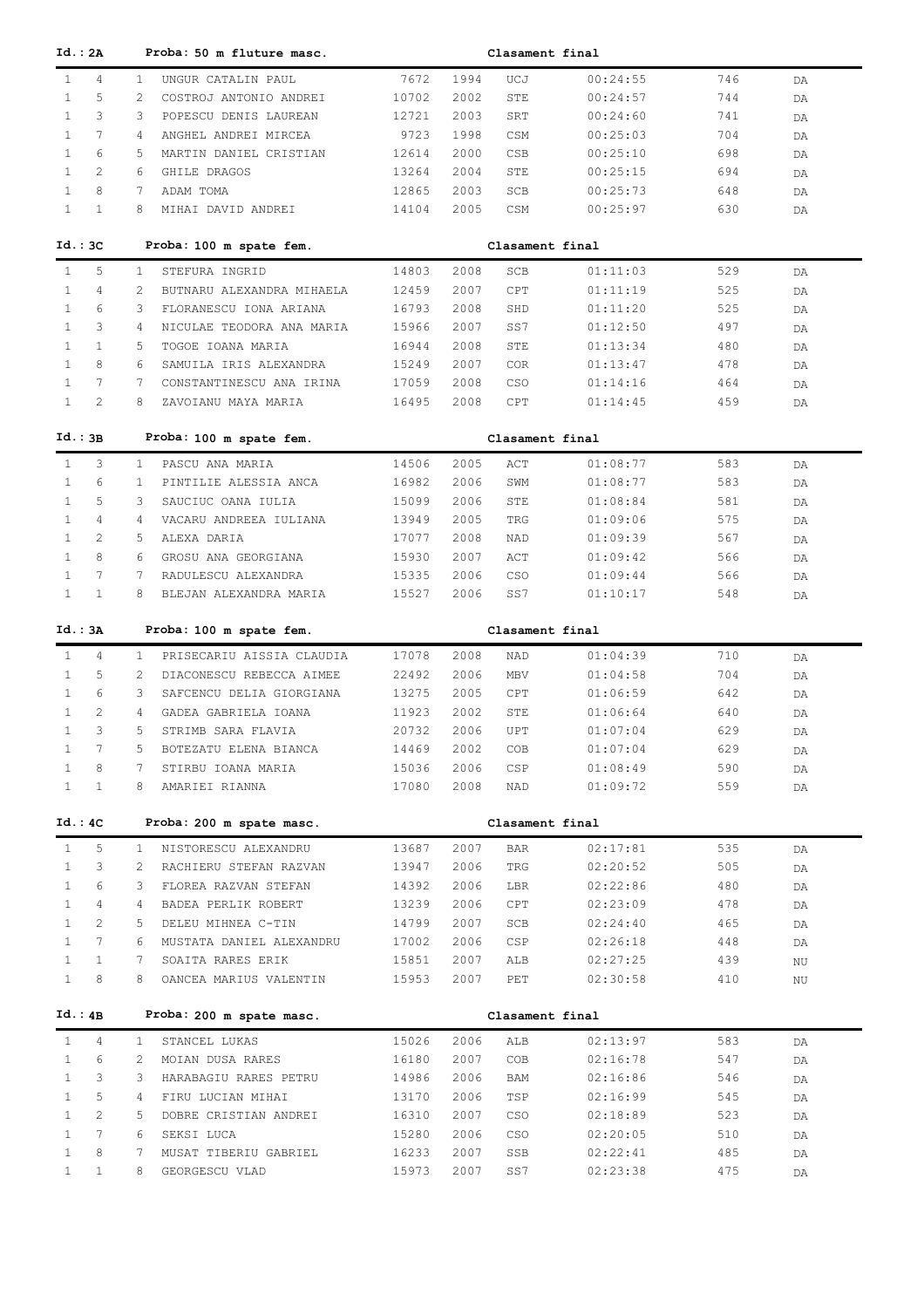| Id.: 4A      |                 | Proba: 200 m spate masc.                  |       |      | Clasament final |          |     |    |  |
|--------------|-----------------|-------------------------------------------|-------|------|-----------------|----------|-----|----|--|
| $\mathbf{1}$ | $\overline{4}$  | CONSTANTINESCU ALEXANDRU<br>$\mathbf{1}$  | 15525 | 2006 | CSO             | 02:04:57 | 725 | DA |  |
| $\mathbf{1}$ | 6               | 2<br>BADEA ROBERT ANDREI                  | 15969 | 2007 | <b>NAV</b>      | 02:04:67 | 723 | DA |  |
| $\mathbf{1}$ | 3               | 3<br>COJOCARU CAROL MIHAI                 | 14789 | 2006 | SCB             | 02:05:25 | 713 | DA |  |
| $\mathbf{1}$ | 5               | 4<br>POPESCU DENIS LAUREAN                | 12721 | 2003 | SRT             | 02:08:65 | 658 | DA |  |
| $\mathbf{1}$ | $\overline{2}$  | ICHIM LUCA STEFAN<br>5                    | 12855 | 2004 | LBM             | 02:11:98 | 609 | DA |  |
| $\mathbf{1}$ | $\mathbf{1}$    | 6<br>BOBOC EMANOEL FLORIN                 | 13853 | 2005 | CSM             | 02:13:85 | 584 |    |  |
| $\mathbf{1}$ | 8               | 7                                         |       |      |                 |          |     | DA |  |
|              |                 | BACIU DENIS ANDREI                        | 15183 | 2006 | <b>CSB</b>      | 02:13:90 | 583 | DA |  |
| $\mathbf{1}$ | $7\phantom{.0}$ | 8<br>PETREA RAZVAN DUMITRU                | 16941 | 2007 | ASP             | 02:25:38 | 456 | DA |  |
|              |                 | Proba: 400 m liber fem.                   |       |      | Clasament final |          |     |    |  |
| Id.:5C       |                 |                                           |       |      |                 |          |     |    |  |
| $\mathbf{1}$ | 4               | PATRASCU RAISA STEFANIA<br>$\mathbf{1}$   | 15052 | 2007 | DAC             | 04:48:00 | 553 | DA |  |
| $\mathbf{1}$ | 5               | 2<br>AMBROZIE ILINCA                      | 17516 | 2008 | ALS             | 04:53:44 | 523 | DA |  |
| $\mathbf{1}$ | 6               | 3<br>VISINESCU OANA NICOLETA              | 15711 | 2007 | TSP             | 04:53:47 | 523 | DA |  |
| $\mathbf{1}$ | 3               | 4<br>NAGY ZSOFIA                          | 16784 | 2008 | SHD             | 04:56:83 | 505 | DA |  |
| $\mathbf{1}$ | 2               | 5<br>ADAM CLARA PATRICIA                  | 16748 | 2008 | ALB             | 04:59:07 | 494 | DA |  |
| $\mathbf{1}$ | 8               | HANRIOT EMANUELLA REBEKA<br>6             | 17608 | 2008 | PCT             | 05:00:42 | 487 | DA |  |
| $\mathbf{1}$ | $\mathbf{1}$    | 7<br>TATAR MAIA                           | 16345 | 2007 | VCN             | 05:01:71 | 481 | DA |  |
| $\mathbf{1}$ | 7               | 8<br>CONSTANTINESCU BRIANA                | 14600 | 2007 | <b>BSC</b>      | 05:08:34 | 451 | DA |  |
|              |                 |                                           |       |      |                 |          |     |    |  |
| Id.:5B       |                 | Proba: 400 m liber fem.                   |       |      | Clasament final |          |     |    |  |
| $\mathbf{1}$ | 4               | $\mathbf{1}$<br>OPREA MARIA FLORENTINA    | 15515 | 2006 | <b>CSO</b>      | 04:38:67 | 610 |    |  |
| $\mathbf{1}$ | 5               | 2<br>CIOBANU ALICE                        | 22541 | 2006 | <b>MBV</b>      | 04:38:71 | 610 | DA |  |
| $\mathbf{1}$ | 2               | 3                                         |       | 2007 |                 | 04:38:97 | 608 | DA |  |
|              |                 | BOLEACU PAULA MARIA                       | 15870 |      | ACT             |          |     | DA |  |
| $\mathbf{1}$ | 3               | 4<br>VOICU IOANA ALEXANDRA                | 16304 | 2007 | ASP             | 04:41:34 | 593 | DA |  |
| $\mathbf{1}$ | 7               | 5.<br>VERCIUC MARIA                       | 13965 | 2005 | STE             | 04:43:19 | 582 | DA |  |
| $\mathbf{1}$ | 6               | 6<br>GEORGESCU IOANA                      | 17074 | 2008 | NAD             | 04:44:05 | 576 | DA |  |
| $\mathbf{1}$ | 8               | 7<br>OTOIU ANA CRISTIANA                  | 11252 | 2006 | CPT             | 04:45:65 | 567 | DA |  |
| $\mathbf{1}$ | $\mathbf{1}$    | 8<br>FRECIU AYANNA SORANA                 | 14745 | 2008 | SPL             | 04:46:39 | 562 | DA |  |
|              |                 |                                           |       |      |                 |          |     |    |  |
| Id.: 5A      |                 | Proba: 400 m liber fem.                   |       |      | Clasament final |          |     |    |  |
| $\mathbf{1}$ | 5               | $\mathbf{1}$<br>RATIU MAYSA               | 12969 | 2003 | STE             | 04:23:31 | 724 | DA |  |
| $\mathbf{1}$ | 4               | $\overline{2}$<br>DIAMANDESCU ELIZA ELENA | 14746 | 2008 | <b>REN</b>      | 04:27:38 | 691 | DA |  |
| $\mathbf{1}$ | 3               | 3<br>PARASCHIV EVA MARIA                  | 15929 | 2007 | ACT             | 04:33:20 | 648 | DA |  |
| $\mathbf{1}$ | 6               | 4<br>STIGER DIANA GABRIELA                | 16799 | 2008 | STE             | 04:34:45 | 639 | DA |  |
| $\mathbf{1}$ | 8               | 5.<br>ADAM SARA DARIA                     | 15006 | 2006 | ALB             | 04:37:32 | 619 | DA |  |
| $\mathbf{1}$ | 7               | GORECKI ANDRA DENISA<br>6                 | 13101 | 2005 | STE             | 04:38:40 | 612 | DA |  |
| $\mathbf{1}$ | 1               | 7<br>GROSU MARIA                          | 14552 | 2006 | STE             | 04:39:72 | 604 | DA |  |
| $\mathbf{1}$ | 2               | 8<br>OSTAFI DELIA ELENA                   | 14841 | 2006 | STE             | 04:44:94 | 571 | DA |  |
|              |                 |                                           |       |      |                 |          |     |    |  |
| Id.:6C       |                 | Proba: 100 m liber masc.                  |       |      | Clasament final |          |     |    |  |
| $\mathbf{1}$ | $\overline{4}$  | STRIMBEANU RAZVAN<br>$\mathbf{1}$         | 13334 | 2006 | PCT             | 00:54:86 | 625 | DA |  |
| $\mathbf{1}$ | 5               | 2<br>DOBRESCU MIHAI                       | 14919 | 2006 | CPT             | 00:55:18 | 614 |    |  |
|              | 3               | 3                                         |       |      |                 | 00:55:40 |     | DA |  |
| $\mathbf{1}$ | $7\phantom{.0}$ | TAPIRLUIE MIHAI ANDREI                    | 13968 | 2007 | TSP             |          | 607 | DA |  |
| $\mathbf{1}$ |                 | BACIU DENIS ANDREI<br>4                   | 15183 | 2006 | CSB             | 00:55:67 | 598 | DA |  |
| $\mathbf{1}$ | 6               | CIONCA LUCA IOAN<br>5                     | 15149 | 2006 | COR             | 00:56:05 | 586 | DA |  |
| $\mathbf{1}$ | 2               | CSEH ANDREI<br>6                          | 15532 | 2006 | LBM             | 00:56:08 | 585 | DA |  |
| $\mathbf{1}$ | $\mathbf{1}$    | CULEA PETRE CRISTIAN<br>7                 | 14972 | 2006 | CSM             | 00:56:40 | 575 | DA |  |
| $\mathbf{1}$ | 8               | ENESCU ARMAND GUSTAV<br>8                 | 15847 | 2007 | ALB             | 00:56:50 | 572 | DA |  |
|              |                 |                                           |       |      |                 |          |     |    |  |
| Id.:6B       |                 | Proba: 100 m liber masc.                  |       |      | Clasament final |          |     |    |  |
| $\mathbf{1}$ | $\overline{4}$  | GHILE DRAGOS<br>$\mathbf{1}$              | 13264 | 2004 | STE             | 00:52:38 | 718 | DA |  |
| $\mathbf{1}$ | 5               | $\overline{2}$<br>STIGNEI DENIS           | 14102 | 2005 | <b>BCC</b>      | 00:53:55 | 672 | DA |  |
| $\mathbf{1}$ | 2               | RAD LUCAS ANDREI<br>3                     | 14256 | 2005 | MAR             | 00:53:87 | 660 | DA |  |
| $\mathbf{1}$ | 7               | GHEORGHE LUCAS IOAN<br>4                  | 13424 | 2004 | LER             | 00:54:04 | 654 | DA |  |
| $\mathbf{1}$ | 6               | HRISCU RARES<br>5                         | 15396 | 2006 | SCB             | 00:54:12 | 651 | DA |  |
| $\mathbf{1}$ | $\mathbf{1}$    | BALAITA DRAGOS<br>6                       | 14127 | 2005 | SCB             | 00:54:26 | 646 | DA |  |
|              |                 |                                           |       |      |                 |          |     |    |  |
| $\mathbf{1}$ | 8               | PETREA RAZVAN DUMITRU<br>7                | 16941 | 2007 | ASP             | 00:54:66 | 632 | DA |  |
| $\mathbf{1}$ | 3               | 8<br>ADAM ROBERT                          | 14130 | 2005 | SCB             | 00:57:78 | 535 | DA |  |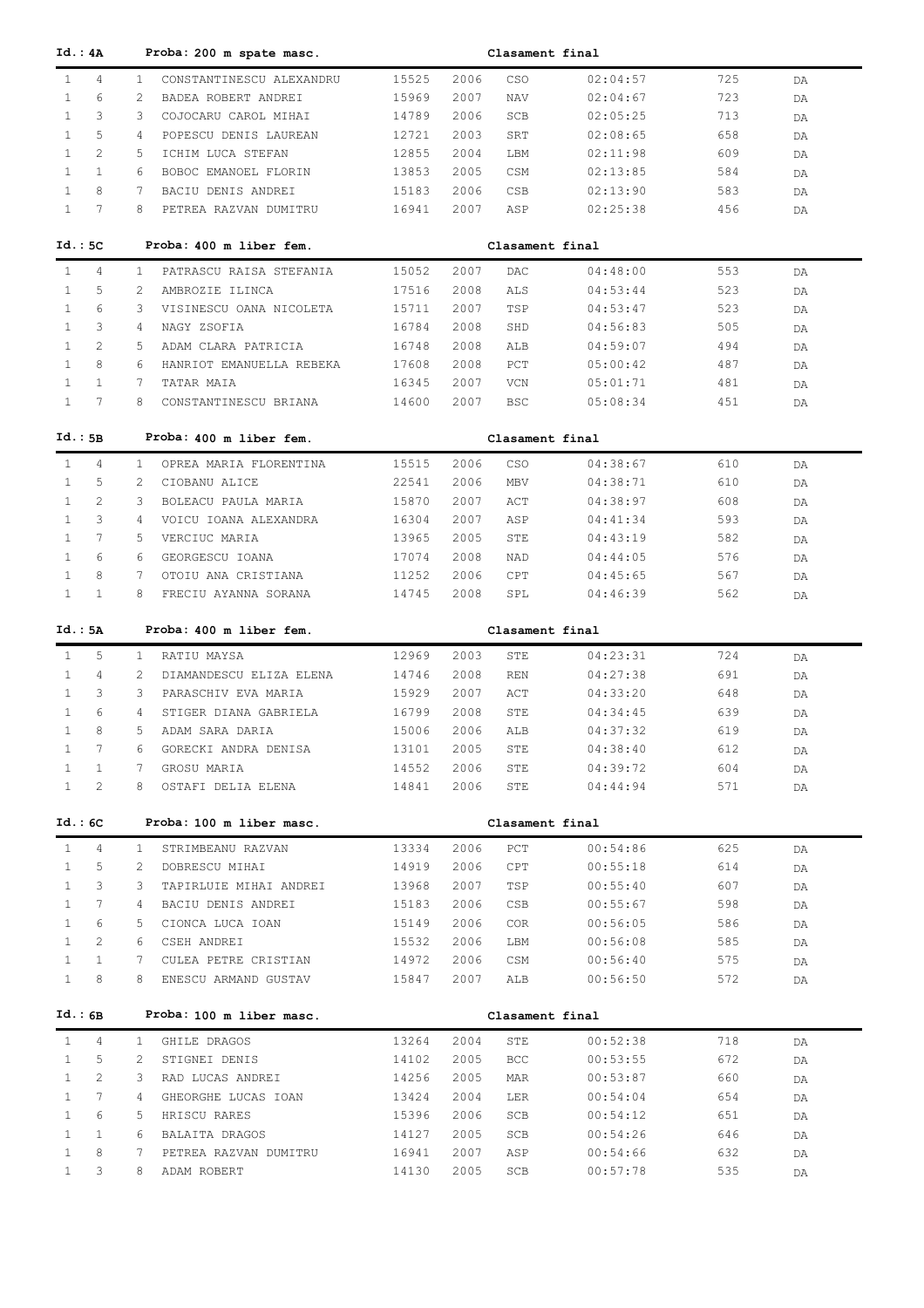| Id.: 6A                                           |                | Proba: 100 m liber masc.               |                |              | Clasament final |          |                |    |
|---------------------------------------------------|----------------|----------------------------------------|----------------|--------------|-----------------|----------|----------------|----|
| $\mathbf{1}$<br>4                                 | $\mathbf{1}$   | POPOVICI DAVID                         | 13322          | 2004         | DIN             | 00:48:50 | 904            | DA |
| $\mathbf{1}$<br>5                                 | 2              | STOICA C-TIN GEORGE ALEX.              | 10736          | 2000         | STE             | 00:50:36 | 808            | DA |
| 3<br>$\mathbf{1}$                                 | 3              | DINU PATRICK SEBASTIAN                 | 13340          | 2005         | FAR             | 00:50:52 | 800            | DA |
| $\mathbf{1}$<br>$\mathbf{1}$                      | 4              | GERGELY MIHAI                          | 12963          | 2003         | <b>CMC</b>      | 00:51:56 | 753            | DA |
| $\mathbf{1}$<br>6                                 | 5              | COZMA STEFAN                           | 14126          | 2005         | SCB             | 00:51:62 | 750            | DA |
| $7\phantom{.0}$<br>$\mathbf{1}$                   | 6              | SIMON ANDREI SEBASTIAN                 | 8824           | 1997         | UTM             | 00:51:98 | 735            | DA |
| $\mathbf{1}$<br>2                                 | 7              | COSTROJ ANTONIO ANDREI                 | 10702          | 2002         | STE             | 00:52:23 | 724            | DA |
| 8<br>$\mathbf{1}$                                 | 8              | ADAM TOMA                              | 12865          | 2003         | SCB             | 00:52:81 | 700            | DA |
|                                                   |                |                                        |                |              |                 |          |                |    |
| Id. : 7C                                          |                | Proba: 200 m mixt fem.                 |                |              | Clasament final |          |                |    |
| 3<br>$\mathbf{1}$                                 | $\mathbf{1}$   | STIGER DIANA GABRIELA                  | 16799          | 2008         | STE             | 02:31:97 | 571            | DA |
| 6<br>1                                            | 2              | SAMUILA IRIS ALEXANDRA                 | 15249          | 2007         | <b>COR</b>      | 02:33:98 | 549            | DA |
| 4<br>1                                            | 3              | FLORANESCU IONA ARIANA                 | 16793          | 2008         | SHD             | 02:34:04 | 548            | DA |
| 5<br>1                                            | 4              | STEFURA INGRID                         | 14803          | 2008         | SCB             | 02:35:85 | 529            | DA |
| 8<br>1                                            | 5              | PRINCZ LARA                            | 16855          | 2008         | BAM             | 02:40:00 | 489            | DA |
| 2<br>1                                            | 6              | NICULAE TEODORA ANA MARIA              | 15966          | 2007         | SS7             | 02:41:02 | 480            | DA |
| $\mathbf{1}$<br>1                                 | 7              | CERNAT AMINA MARIA                     | 17022          | 2008         | STE             | 02:43:09 | 462            | DA |
| 7<br>$\mathbf{1}$                                 | 8              | REDNIC ACHIM DARIA MARIA               | 16902          | 2008         | MPL             | 02:44:39 | 451            | NU |
| Id.:7B                                            |                | Proba: 200 m mixt fem.                 |                |              | Clasament final |          |                |    |
|                                                   |                |                                        |                |              |                 |          |                |    |
| $\mathbf{1}$<br>4                                 | $\mathbf{1}$   | POPA MARIA ALESSIA                     | 16492          | 2008         | CES             | 02:28:49 | 612            | DA |
| $\mathbf{1}$<br>6                                 | 2              | HUMA DARIA ELENA                       | 14088          | 2005         | MTM             | 02:28:55 | 611            | DA |
| $\mathbf{1}$<br>$\mathbf{1}$                      | 3              | PREDA IRINA ANA                        | 16307          | 2007         | CSO             | 02:29:22 | 603            | DA |
| $\overline{2}$<br>$\mathbf{1}$                    | 4              | ANDREI IARINA IOANA                    | 15963          | 2007         | STE             | 02:30:64 | 586            | DA |
| 3<br>$\mathbf{1}$                                 | 5              | LOSPA TAMARA IOANA                     | 14579          | 2008         | CES             | 02:31:53 | 576            | DA |
| 5<br>$\mathbf{1}$                                 | 6              | DIACONESCU CARBUNESCU MAD              | 12762          | 2005         | ACT             | 02:31:55 | 576            | DA |
| 7<br>$\mathbf{1}$                                 | 7              | BUTNARU ALEXANDRA MIHAELA              | 12459          | 2007         | CPT             | 02:32:71 | 563            | DA |
| $\mathbf{1}$<br>8                                 | 8              | CALINOIU STEFANIA                      | 14332          | 2007         | CSO             | 02:33:36 | 556            | DA |
|                                                   |                | Proba: 200 m mixt fem.                 |                |              |                 |          |                |    |
|                                                   |                |                                        |                |              |                 |          |                |    |
| Id.: 7A                                           |                |                                        |                |              | Clasament final |          |                |    |
| 4<br>$\mathbf{1}$                                 | $\mathbf{1}$   | DOBRIN ALEXANDRA                       | 6556           | 1993         | COB             | 02:17:28 | 775            | DA |
| 3<br>$\mathbf{1}$                                 | 2              | GADEA MARIA CLAUDIA                    | 11021          | 2001         | STE             | 02:19:88 | 732            | DA |
| 5<br>1                                            | 3              | SIBISEANU ANA MARIA                    | 16903          | 2008         | STE             | 02:22:05 | 699            | DA |
| 8<br>$\mathbf{1}$                                 | 4              | REMETE MIRESTEAN DARIA                 | 15856          | 2007         | ALB             | 02:22:90 | 687            | DA |
| 6<br>$\mathbf{1}$                                 | 5              | DIAMANDESCU ELIZA ELENA                | 14746          | 2008         | <b>REN</b>      | 02:23:58 | 677            | DA |
| 2                                                 | 6              | VASS BRIGITTA                          | 16348          | 2007         | VCN             | 02:24:66 | 662            | DA |
| $\mathbf{1}$<br>$\mathbf{1}$                      | 7              | FANGLI HENRIETTA                       | 11346          | 2001         | TGM             | 02:25:71 | 648            | DA |
| $7\phantom{.0}$<br>$\mathbf{1}$                   | 8              | PREDESCU SIMONA MARIA                  | 16806          | 2008         | CES             | 02:28:78 | 609            | DA |
| Id.: 8C                                           |                | Proba: 200 m bras masc.                |                |              | Clasament final |          |                |    |
|                                                   |                |                                        |                |              |                 |          |                |    |
| 5<br>$\mathbf{1}$                                 | $\mathbf{1}$   | LUPUT SEBASTIAN MIHAI                  | 15218          | 2006         | UTM             | 02:32:43 | 566            | DA |
| 4<br>$\mathbf{1}$                                 | 2              | RACHIERU STEFAN RAZVAN                 | 13947          | 2006         | TRG             | 02:36:16 | 526            | DA |
| 3<br>$\mathbf{1}$                                 | 3              | KRIZBAI NEGRU ROBERT                   | 15031          | 2006         | ALB             | 02:39:46 | 494            | DA |
| $\mathbf{2}$<br>$\mathbf{1}$                      | $\overline{4}$ | IASCHIU ANDREI                         | 15443          | 2006         | CES             | 02:42:57 | 466            | DA |
| $7\phantom{.0}$<br>$\mathbf{1}$                   | 5              | GHEORGHIU AYAN                         | 15850          | 2007         | ALB             | 02:44:21 | 453            | DA |
| 8<br>$\mathbf{1}$                                 | 6              | RAICU BADEA GABRIEL                    | 13093          | 2006         | LPT             | 02:49:56 | 411            | ΝU |
| 6<br>$\mathbf{1}$<br>$\mathbf{1}$<br>$\mathbf{1}$ | 7<br>8         | MURARU EDWARD CRISTIAN<br>ANTON BOGDAN | 16318<br>16256 | 2007<br>2007 | CSO<br>SRT      | 02:56:37 | 365<br>$\circ$ | ΝU |
|                                                   |                |                                        |                |              |                 | Neprez.  |                | ΝU |
| Id.:BB                                            |                | Proba: 200 m bras masc.                |                |              | Clasament final |          |                |    |
| $\mathbf{1}$<br>5                                 | $\mathbf{1}$   | PRICOP VLAD ALEXANDRU                  | 13847          | 2005         | CSM             | 02:27:70 | 622            | DA |
| $\mathbf{1}$<br>4                                 | 2              | MATEI VLAD ALEXANDRU                   | 14607          | 2006         | ASP             | 02:28:28 | 615            | DA |
| 6<br>$\mathbf{1}$                                 | 3              | NAE ADRIAN GABRIEL                     | 13272          | 2005         | DAC             | 02:28:32 | 614            | DA |
| 3<br>$\mathbf{1}$                                 | $\overline{4}$ | NICOLAEV VLADIMIR ANDREI               | 14818          | 2006         | PCT             | 02:28:38 | 614            | DA |
| $\mathbf{2}^{\prime}$<br>$\mathbf{1}$             | 5              | BUDA ALEXANDRU GABRIEL                 | 14169          | 2005         | ALB             | 02:31:04 | 582            | DA |
| 8<br>$\mathbf{1}$                                 | 6              | COJOCARU STEFAN                        | 13690          | 2006         | BAR             | 02:33:21 | 557            | DA |
| $\mathbf{1}$<br>$\mathbf{1}$<br>$7\phantom{.}$    | 7              | NICULAIE DAVID ANDREAS                 | 15045          | 2006         | ACT             | 02:33:34 | 556            | DA |